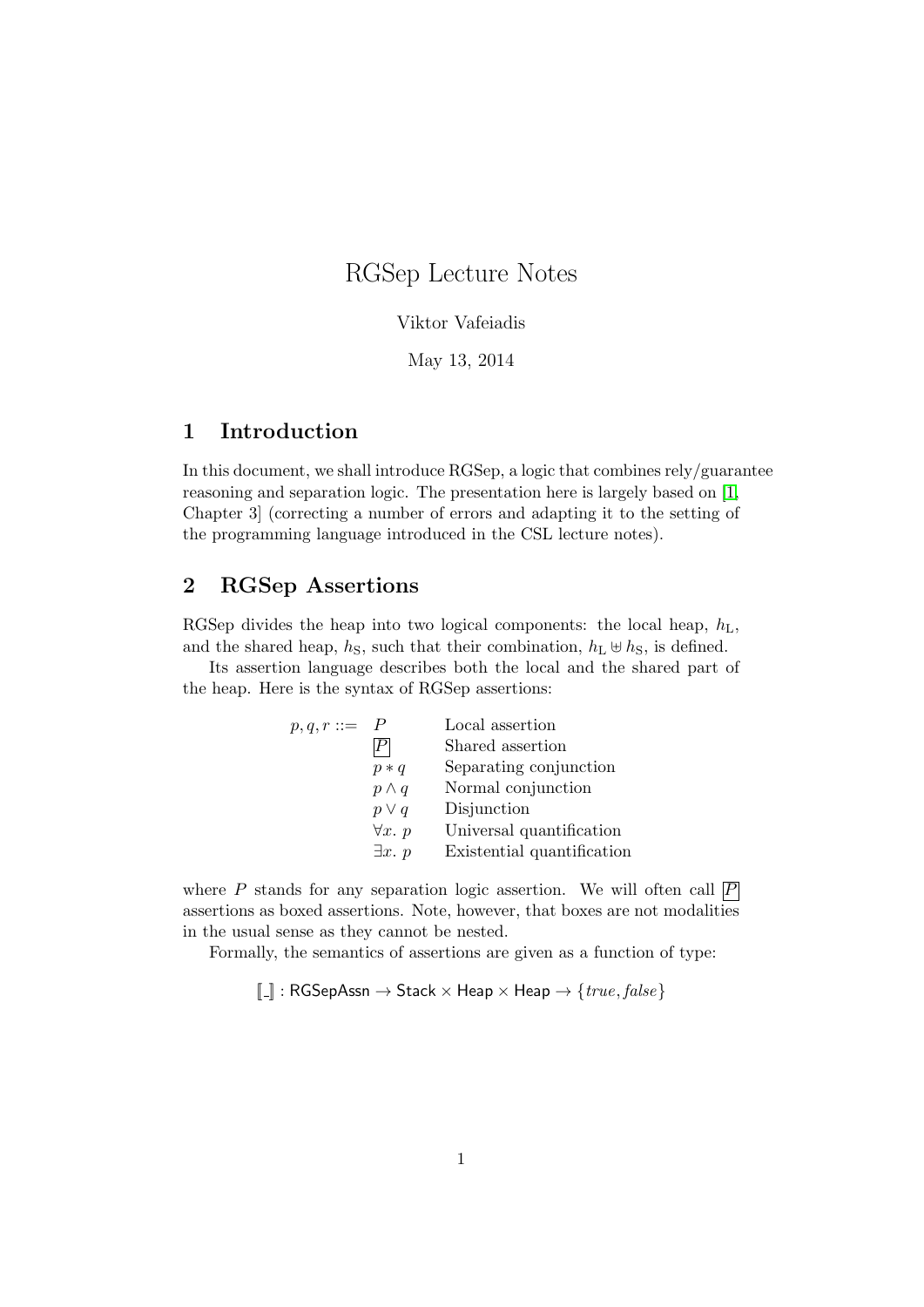This function is defined recursively over the syntax of RGSep assertions:

$$
[P](s, h_L, h_S) \stackrel{\text{def}}{\iff} [P]_{\text{SL}}(s, h_L) \wedge \text{def}(h_L \oplus h_S)
$$
  
\n
$$
[P](s, h_L, h_S) \stackrel{\text{def}}{\iff} [P]_{\text{SL}}(s, h_S) \wedge (h_L = \text{emp})
$$
  
\n
$$
[p * q](s, h_L, h_S) \stackrel{\text{def}}{\iff} \exists h_1, h_2. (h_L = h_1 \oplus h_2) \wedge [p](s, h_1, h_S) \wedge [q](s, h_2, h_S)
$$
  
\n
$$
[p \wedge q](s, h_L, h_S) \stackrel{\text{def}}{\iff} [p](s, h_L, h_S) \wedge [q](s, h_L, h_S)
$$
  
\n
$$
[p \vee q](s, h_L, h_S) \stackrel{\text{def}}{\iff} [p](s, h_L, h_S) \vee [q](s, h_L, h_S)
$$
  
\n
$$
[\forall x. p](s, h_L, h_S) \stackrel{\text{def}}{\iff} \forall v. [p](s[x := v], h_L, h_S)
$$
  
\n
$$
[\exists x. p](s, h_L, h_S) \stackrel{\text{def}}{\iff} \exists v. [p](s[x := v], h_L, h_S)
$$

Note that the definition of ∗ splits the local state, but not the shared state. We say that ∗ is multiplicative over the local state, but additive over the shared state. In particular,  $\overline{P}$  \*  $\overline{Q}$   $\iff$   $\overline{P \wedge Q}$ . The semantics of shared assertions,  $\overline{P}$ , could alternatively be presented without  $l = u$ . This results in an equally expressive logic, but the definition above leads to shorter assertions in practice.

RGSep formulas include the separation logic formulas and overload the definition of some separation logic operators (∗, ∧, ∨, ∃ and ∀) to act on RGSep assertions. This overloading is intentional and justified by the following Lemma (writing  $Local(P)$  for the first RGSep assertion kind):

<span id="page-1-0"></span>Lemma 1 (Properties of local assertions).

def

$$
\begin{array}{rcl}\n\text{Local}(B) &\Longleftrightarrow & B \\
(\text{Local}(P) * \text{Local}(Q)) &\Longleftrightarrow & \text{Local}(P * Q) \\
(\text{Local}(P) \land \text{Local}(Q)) &\Longleftrightarrow & \text{Local}(P \land Q) \\
(\text{Local}(P) \lor \text{Local}(Q)) &\Longleftrightarrow & \text{Local}(P \lor Q) \\
(\exists x. \text{ Local}(P)) &\Longleftrightarrow & \text{Local}(\exists x. P) \\
(\forall x. \text{Local}(P)) &\Longleftrightarrow & \text{Local}(\forall x. P)\n\end{array}
$$

These follow directly from the semantic definitions. Because of this lemma, we can reduce the notational overhead by making the Local implicit. This should not cause any confusion, because according to Lemma [1,](#page-1-0) the RGSep operators and the separation logic operators coincide for local assertions.

### 3 Describing Interference using RGSep Actions

The strength of rely/guarantee is the relational description of interference between parallel processes. Instead of using relations directly, RGSep describes interference in terms of actions  $\vec{x}$ .  $P \rightsquigarrow Q$  that describe the changes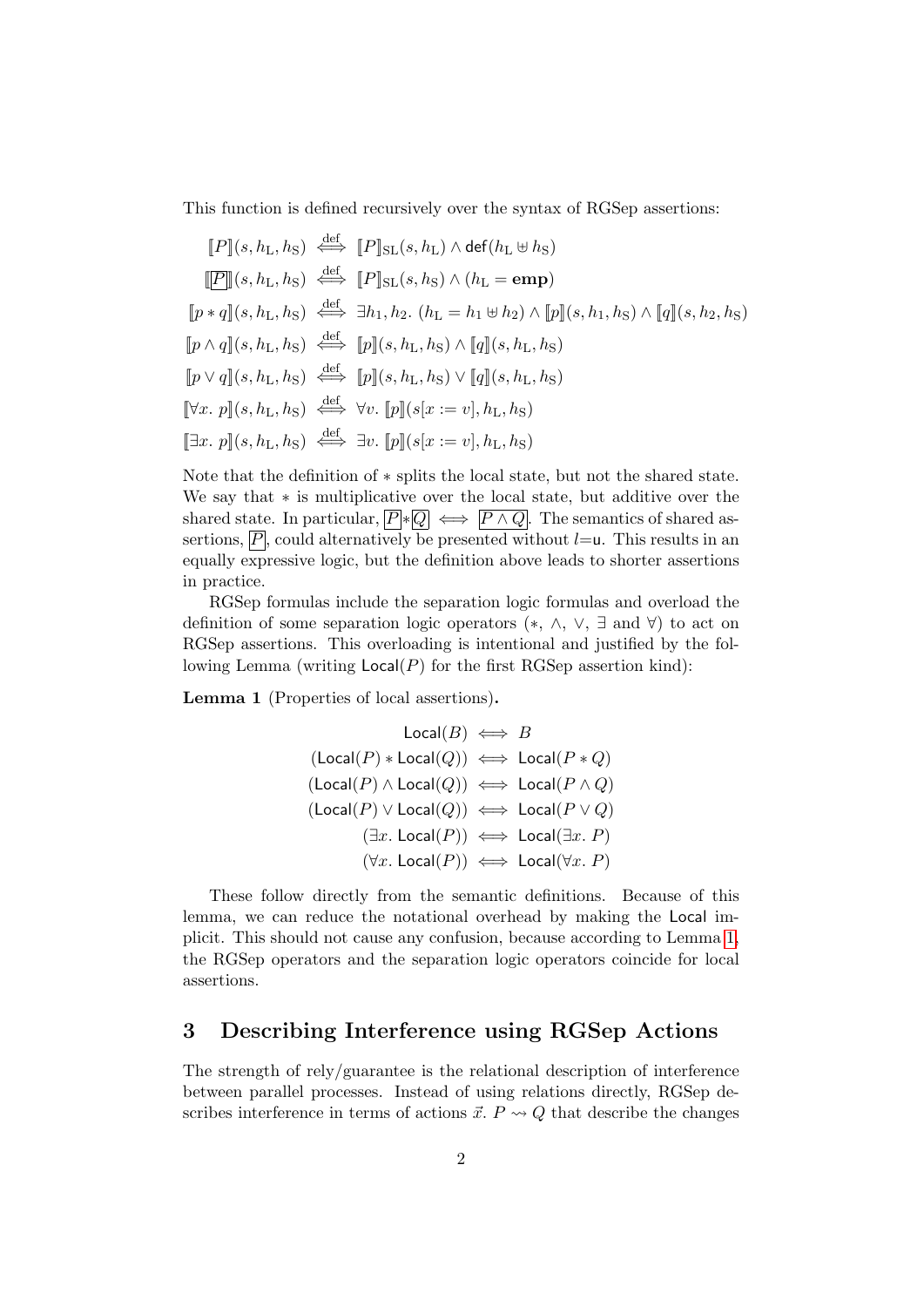performed to the shared state. Typically, P and Q will be linked with some existentially quantified logical variables. (We do not need to mention separately the set of modified shared locations, because these are all included in P.) The meaning of an action  $\vec{x}$ .  $P \rightsquigarrow Q$  is that it replaces the part of the shared state that satisfies  $P$  prior to the action with a part satisfying Q without changing the rest of the shared state. For example, consider the following action:

<span id="page-2-2"></span>
$$
M, N. \quad \mathbf{x} \mapsto M \quad \leadsto \quad \mathbf{x} \mapsto N \land N \ge M \tag{Increment}
$$

It specifies that the value in the heap cell x may be changed, but its value is never decremented. The logical variables M and N are existentially bound with scope ranging over both the precondition and the postcondition. In this action, the heap footprints of the precondition and of the postcondition both consist of the location x. The footprints of the precondition and the postcondition, however, need not be the same. When they are different, this indicates a transfer of ownership between the shared state and the local state of a thread. For instance, consider a simple lock with two operations: [Acquire](#page-2-0) which changes the lock bit from 0 to 1, and removes the protected object,  $list(y)$ , from the shared state; and [Release](#page-2-1) which changes the lock bit from 1 to 0, and puts the protected object back into the shared state. We can represent these two operations formally as

$$
(\mathbf{x} \mapsto 0) * list(\mathbf{y}) \rightsquigarrow \mathbf{x} \mapsto 1 \tag{Acquire}
$$

<span id="page-2-1"></span><span id="page-2-0"></span>
$$
\mathbf{x} \mapsto 1 \rightsquigarrow (\mathbf{x} \mapsto 0) * list(\mathbf{y}) \tag{Release}
$$

An action  $P \rightsquigarrow Q$  represents the modification of some shared state satisfying  $P$  to some state satisfying  $Q$ . Its semantics is the following relation:

$$
\begin{aligned} \llbracket \vec{x}. \ P \leadsto Q \rrbracket \stackrel{\text{def}}{=} \frac{\{(s, h_1 \oplus h_0, h_2 \oplus h_0) \mid}{\exists \vec{v}. \ \llbracket P[\vec{v}/\vec{x}] \rrbracket(s, h_1) \land \llbracket Q[\vec{v}/\vec{x}] \rrbracket(s, h_2) \} \end{aligned}
$$

It relates some initial shared heap  $h_1$  satisfying the precondition P to a final heap  $h_2$  satisfying the postcondition. In addition, there may be some disjoint shared heap  $h_0$  which is not affected by the action. In the spirit of separation logic, we want the action specification as 'small' as possible, describing  $h_1$ and  $h_2$  but not  $h_0$ , and use the frame rule to perform the same update on a larger state. The existential quantification over the interpretation,  $\exists \vec{v}$ , allows P and Q to have shared logical variables, such as M and N in [Increment](#page-2-2).

RGSep represents the rely and guarantee conditions as sets of actions. The relational semantics of a set of actions is the reflexive and transitive closure of the union of the semantics of each action in the set. This allows each action to run any number of times in any interleaved order with respect to the other actions.

$$
\llbracket P_1 \leadsto Q_1, \ldots, P_n \leadsto Q_n \rrbracket = \left( \bigcup_{i=1}^n \llbracket P_i \leadsto Q_i \rrbracket \right)^*
$$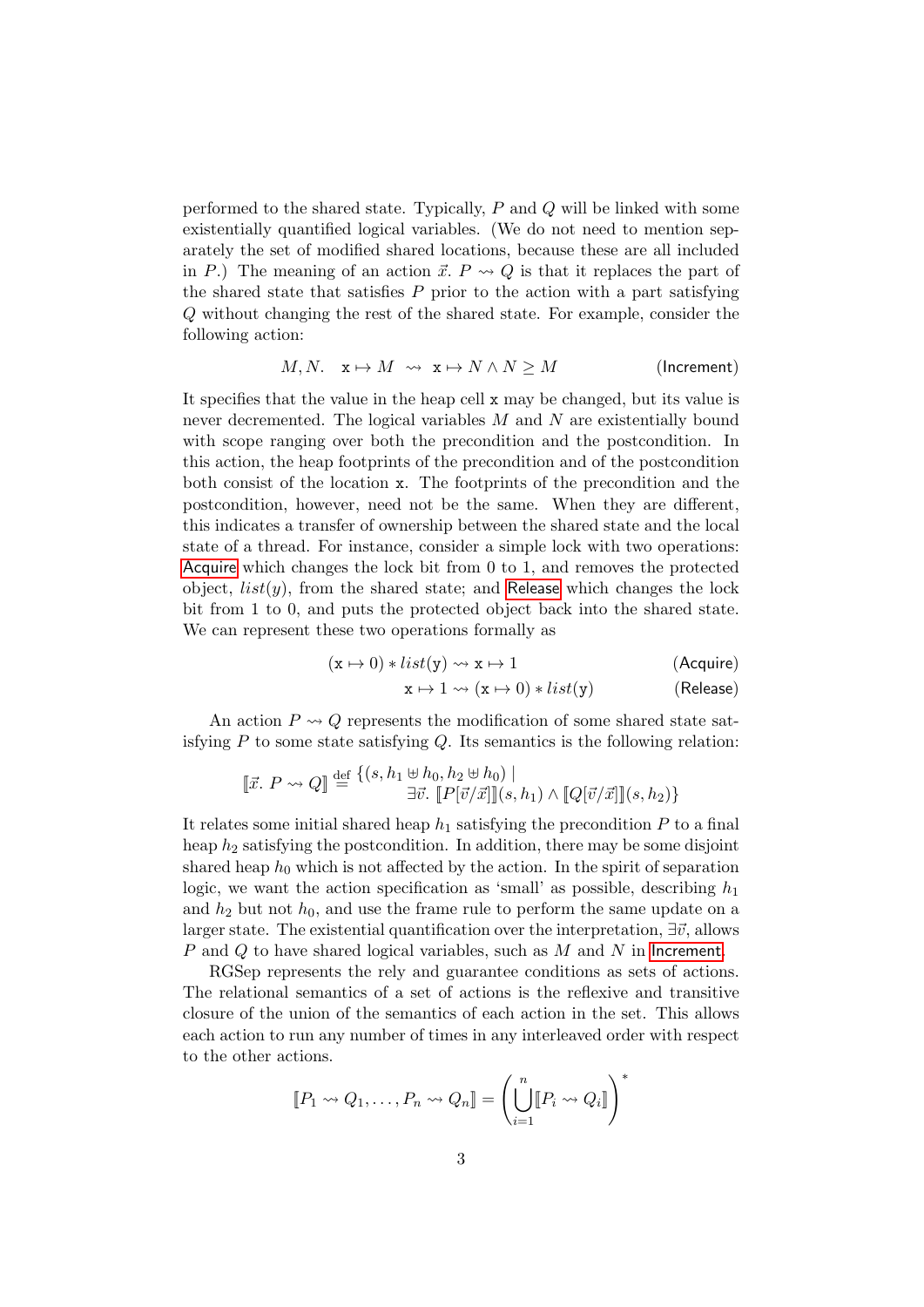A specification,  $P_1 \leadsto Q_1$  is allowed by a guarantee G if its effect is contained in G.

**Definition 2.**  $(\vec{x}, P \rightsquigarrow Q) \subseteq G \iff \llbracket \vec{x}, P \rightsquigarrow Q \rrbracket \subseteq \llbracket G \rrbracket.$ 

#### 4 Stability of assertions

Rely/guarantee reasoning requires that every pre- and post-condition in a proof is stable under environment interference. A separation logic assertion  $S$  is stable under interference of a relation  $R$  if and only if whenever  $S$  holds initially and we perform an update satisfying  $R$ , then the resulting state still satisfies S.

**Definition 3** (Stability). sem\_stable(S, R) if and only if for all s, h, and h' such that  $[S]_{\text{SL}}(s,h)$  and  $(s,h,h') \in R$ , then  $[S]_{\text{SL}}(s,h,h')$ .

By representing the interference  $R$  as a set of actions, we can reduce stability to a simple syntactic check.

Lemma 4 (Checking stability).

- sem\_stable(S,  $[\vec{x}, P \leadsto Q]$ ) iff  $((P[\vec{v}/\vec{x}] \mathcal{R}) * Q[\vec{v}/\vec{x}] \Rightarrow S$  for all  $\vec{v}$ .
- sem\_stable $(P, (R_1 \cup R_2)^*)$  iff sem\_stable $(S, R_1)$  and sem\_stable $(S, R_2)$ .

Informally, the first property says that if from a state that satisfies  $S$ . we remove the part of the state satisfying  $P$ , and replace it with some state satisfying  $Q$ , then this should imply that  $S$  holds again. In the case when the action cannot run, because there is no sub-state of  $S$  satisfying  $P$ , then  $P \rightarrow \mathcal{S}$  is false and the implication holds trivially. An assertion S is stable under interference of a set of actions  $R$  if and only if it is stable under interference by every action in R.

RGSep forbids interference on the local state, but permits interference on the shared state. Hence, given an RGSep assertion, only the parts of it that describe the shared state may be affected by interference. We shall say that an RGSep assertion is (syntactically) stable under  $R$ , if all the boxed assertions it contains are stable under R.

**Definition 5.** Let  $p$  stable under  $R$  be defined by induction on  $p$  as follows

- $P$  stable under  $R$  always holds.
- $\boxed{P}$  stable under R if and only if  $(P; R) \Rightarrow P$ .
- For op ::= \* | ∧ | ∨, let  $(p_1 \text{ op } p_2)$  stable under R if and only if  $p_1$  stable under R and  $p_2$  stable under R.
- For  $Q ::= \forall \mid \exists$ , let  $(Qx, p)$  stable under R if and only if p stable under R.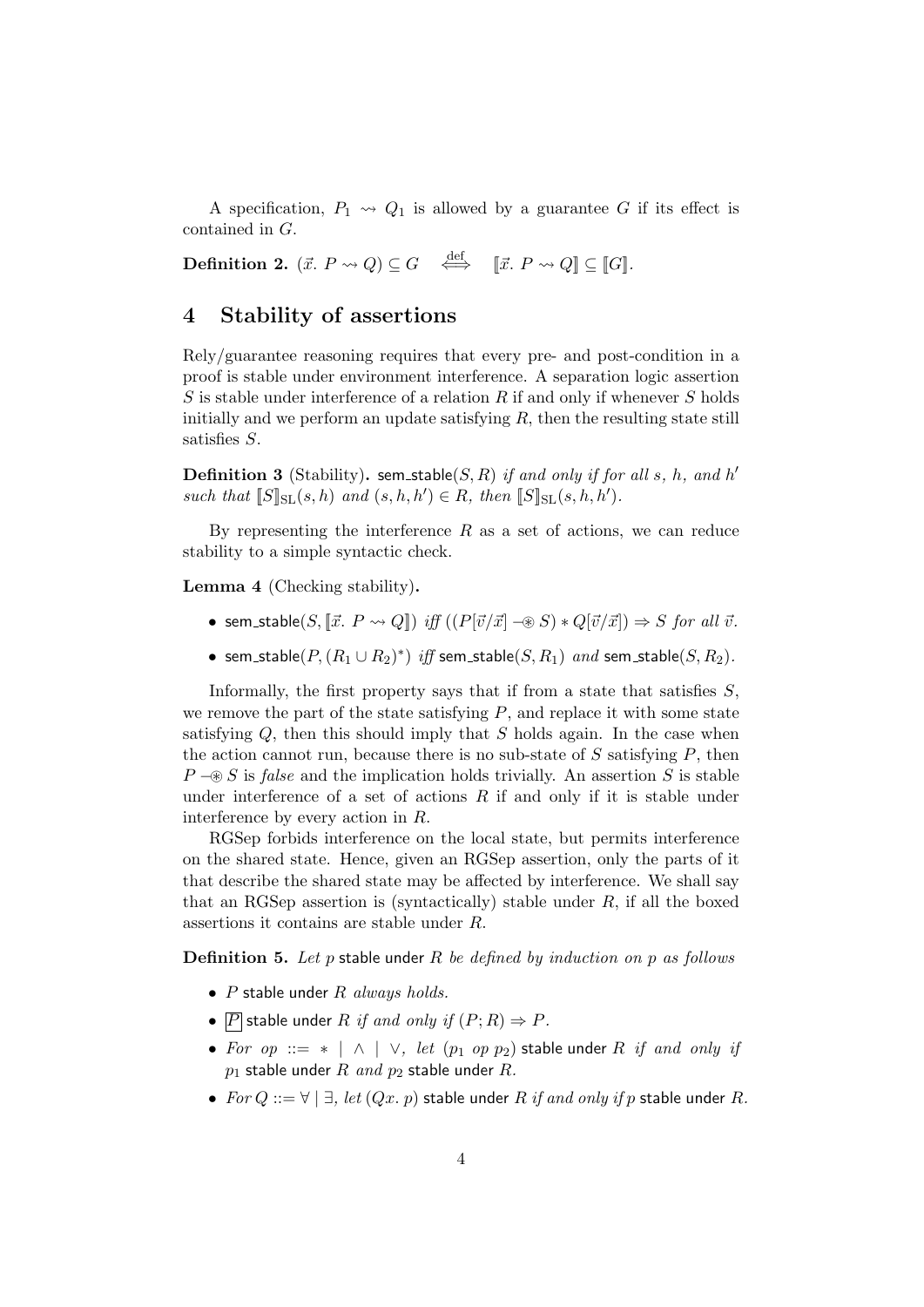If an assertion is syntactically stable, then it is also semantically stable in the following sense:

**Lemma 6.** If p stable under R and  $[\![p]\!](s, h_L, h_S)$  and  $(s, h_S, h_S') \in R$ , then  $[\![p]\!](s,h_{\rm L},h'_{\rm S}) .$ 

The converse is not true. For example, let

$$
R \stackrel{\text{def}}{=} (M, N, x \mapsto M \rightsquigarrow x \mapsto N)
$$

The relation,  $R$ , writes an arbitrary value to x without changing the rest of the heap. Then,  $\exists n.\ x \mapsto n$  is stable under R, whereas the assertions  $P_1 = \overline{\exists n \ldots x \mapsto n \wedge n \leq 0}$  and  $P_2 = \overline{\exists n \ldots x \mapsto n \wedge n > 0}$  are not. Therefore,  $P_1 \vee P_2$  is not syntactically stable although it is semantically equivalent to  $\exists n.\; x \mapsto n.$ 

### 5 Specifications and proof rules

Specifications of a command C are quadruples  $(p, R, G, q)$ , where

- The precondition  $p$  describes the set of initial states in which  $C$  might be executed (both its local and shared parts).
- The rely R is a relation (i.e. a set of actions) describing the interference caused by the environment.
- The guarantee  $G$  is a relation describing the changes to the shared state, caused by the program.
- The postcondition  $q$  describes the possible resulting local and shared states, should the execution of C terminate.

The judgement C sat  $(p, R, G, q)$  says that any execution of C from an initial state satisfying  $p$  and under environment interference  $R(i)$  does not fault (e.g., by accessing unallocated memory), (*ii*) causes interference at most  $G$ , and,  $(iii)$  if it terminates, its final state satisfies  $q$ . Its formal definition is given in the next section.

First, we have the familiar specification weakening rule:

$$
R \subseteq R' \quad p \Rightarrow p'
$$
  
\n
$$
C \text{ sat } (p', R', G', q') \quad G' \subseteq G \quad q' \Rightarrow q
$$
  
\n
$$
C \text{ sat } (p, R, G, q)
$$
 (WEAKEN)

Next, we have the disjunction and existential quantification rules:

$$
\frac{C \text{ sat } (p_1, R, G, q)}{C \text{ sat } (p_2, R, G, q)} \qquad \qquad \frac{x \notin \text{fv}(q, C, R, G)}{C \text{ sat } (p, R, G, q)} \qquad \qquad \frac{C \text{ sat } (p, R, G, q)}{C \text{ sat } (\exists x. p, R, G, q)} \qquad \text{(Ex)}
$$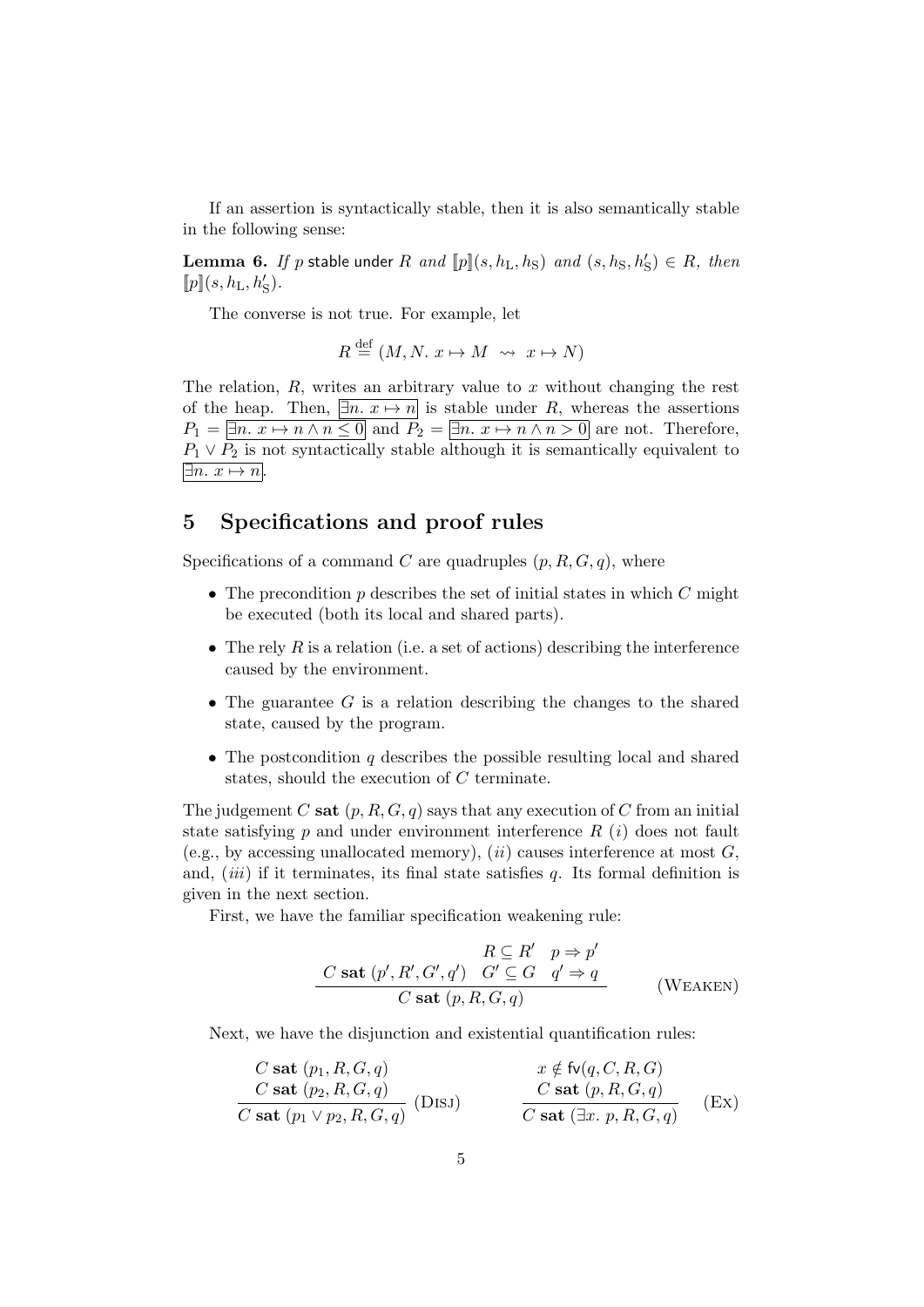From separation logic, RGSep inherits the frame rule: If a program runs safely with initial state  $p$ , it can also run with additional state  $r$  lying around. Since the program runs safely without  $r$ , it cannot access the additional state; hence,  $r$  is still true at the end. Since the frame,  $r$ , may also specify the shared state, the FRAME rule checks that  $r$  is stable under interference from both the program and its environment. Otherwise, they may invalidate  $r$  during their execution. In the simple case when  $r$  does not mention the shared state, the stability check is trivially satisfied. Similarly, as in CSL, we require that the frame not to mention any variables modified by the command.

$$
\cfrac{C \text{ sat } (p, R, G, q)}{r \text{ stable under } (R \cup G) \qquad \text{writes}(C) \cap \text{fv}(r) = \emptyset}
$$
\n
$$
\cfrac{C \text{ sat } (p * r, R, G, q * r)}{C \text{ sat } (p * r, R, G, q * r)}
$$
\n(FRAME)

Then, there is a proof rule for each construct in the language. The rules for the empty program, sequential composition, non-deterministic choice, and loops are completely standard. Similarly to Frame, Skip checks that the precondition,  $p$ , is stable under the rely,  $R$ . Because the empty program does not change the state,  $p$  is trivially stable under interference from the program itself.

| $p$ stable under $R$            | $p$ stable under $R$       |                           |                          |
|---------------------------------|----------------------------|---------------------------|--------------------------|
| $\text{skip sat}(p, R, G, p)$   | $\text{C sat}(p, R, G, p)$ | $\text{Cast}(p, R, G, p)$ | $\text{(Loop)}$          |
| $C_1$ sat $(p, R, G, r)$        | $C_1$ sat $(p, R, G, q)$   | $\text{Cat}(p, R, G, q)$  | $\text{Cat}(p, R, G, q)$ |
| $(C_1; C_2)$ sat $(p, R, G, q)$ | $\text{Cat}(p, R, G, q)$   | $\text{Cat}(p, R, G, q)$  | $\text{Cat}(p, R, G, q)$ |

For primitive commands, c, that do not access the shared state, we adopt the separation logic rules. We have the following rule scheme:

$$
\frac{\vdash_{\mathsf{SL}} \{P\} \ c \ \{Q\}}{\qquad \qquad c \ \mathbf{sat} \ (P, R, G, Q)}
$$
 (PRIM)

The sidecondition that c does not modify any variables appearing in R and G is a general requirement that our rules enforce. (This is because for simplicity we assume that there are no shared updateable variables between threads.)

The parallel composition rule of RGSep is very similar to the parallel composition rule of rely/guarantee. Its crucial difference is that the precondition and postcondition of the composition are the separating conjunction of the preconditions and postconditions of the individual threads. In essence,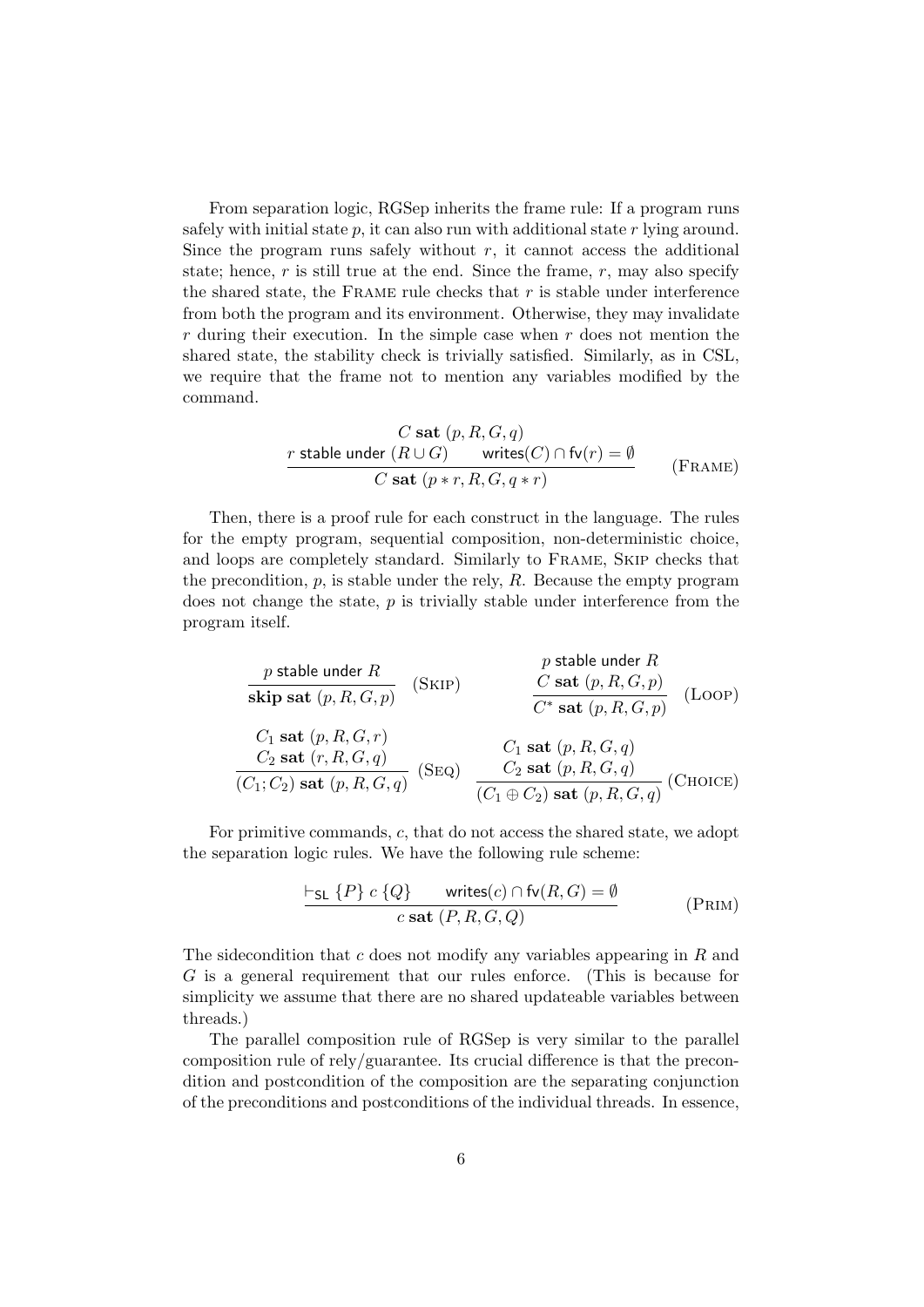this is the normal conjunction of the shared state assertions, and the separating conjunction of the local state assertions.

$$
C_1 \text{ sat } (p_1, R \cup G_2, G_1, q_1) \quad \text{writes}(C_1) \cap \text{fv}(C_2, p_2, q_2) = \emptyset
$$
\n
$$
C_2 \text{ sat } (p_2, R \cup G_1, G_2, q_2) \quad \text{writes}(C_2) \cap \text{fv}(C_1, p_1, q_1) = \emptyset
$$
\n
$$
(C_1 || C_2) \text{ sat } (p_1 * p_2, R, G_1 \cup G_2, q_1 * q_2) \quad \text{(PAR)}
$$

As the interference experienced by thread  $C_1$  can come from  $C_2$  or from the environment of the parallel composition, we have to ensure that both interferences  $(R \cup G_2)$  are allowed. Similarly  $C_2$  must be able to tolerate interference from  $C_1$  and from the environment,  $R$ .

The most complex rule is that of atomic commands, **atomic**  $C$ . Instead of tackling the general case directly, it is easier if we have two rules. The first rule checks that the atomic block meets its specification in an empty environment, and then checks that the precondition and the postcondition are stable with respect to the actual environment, R. This reduces the problem from an arbitrary rely condition to an empty rely condition.

$$
\begin{array}{ll}\n\textbf{(atomic } C) \textbf{ sat } (p, \emptyset, G, q) & p \textbf{ stable under } R \\
\textbf{writes}(c) \cap \textbf{fv}(R) = \emptyset & q \textbf{ stable under } R \\
\hline\n\textbf{(atomic } C) \textbf{ sat } (p, R, G, q)\n\end{array} \tag{ATOMR}
$$

The second rule is somewhat trickier. Here is a first attempt:

$$
C \text{ sat } (P * P', \emptyset, \emptyset, Q * Q')
$$
  

$$
\underbrace{(P \rightsquigarrow Q) \subseteq G}_{\text{(atomic } C) \text{ sat }} \underbrace{(P \mid * P', \emptyset, G, \overline{Q} \mid * Q')}_{\text{(460 mic } C) \text{ sat }} \underbrace{(P \mid * P', \emptyset, G, \overline{Q} \mid * Q')}
$$

Within an atomic block, we can access the shared state  $\overline{P}$ , but we must check that changing the shared state from  $P$  from  $Q$  is allowed by the guarantee G. This rule is sound, but too weak in practice. It requires that the critical region changes the entire shared state from P to Q and that the guarantee condition allows such a change. We can extend the rule by allowing the region to change only part of the shared state  $P$  into  $Q$ , leaving the rest of the shared state  $(F)$  unchanged, and checking that the guarantee permits the small change  $P \rightsquigarrow Q$ .

$$
C \text{ sat } (P * P', \emptyset, \emptyset, Q * Q')
$$
  
\n
$$
(P \rightsquigarrow Q) \subseteq G \quad \text{writes}(C) \cap \text{fv}(G) = \emptyset
$$
  
\n
$$
\overline{\text{(atomic C) sat } (P * F] * P', \emptyset, G, \overline{[Q * F]} * Q'}
$$
\n
$$
\text{(ATomic)}
$$

From these two rules for atomic blocks, we can derive the following more elaborate rule: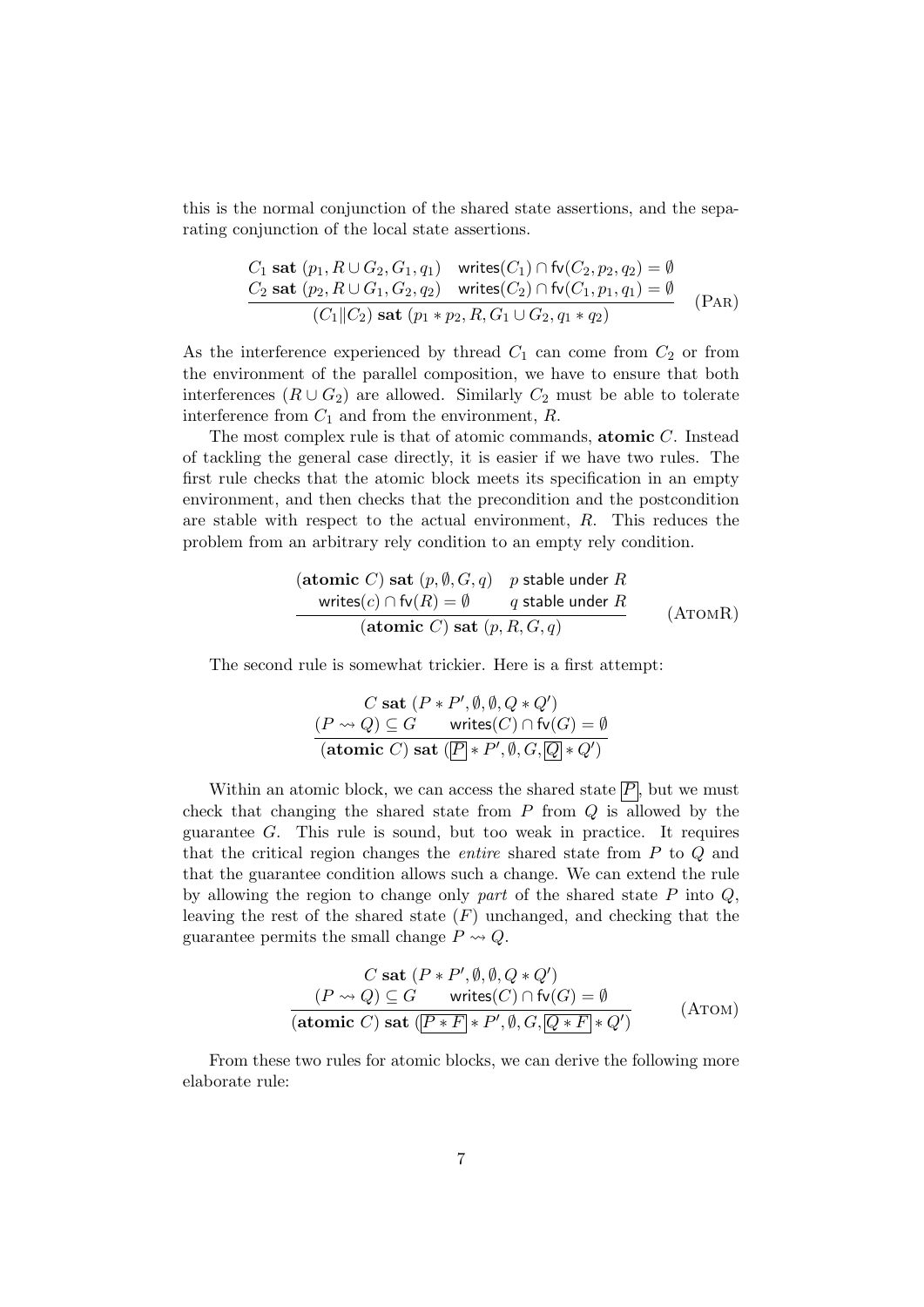$$
(P' \leadsto Q') \subseteq G
$$
  
\n
$$
\mathsf{fv}(P'') \cap \{\overline{y}\} = \emptyset
$$
  
\n
$$
\mathsf{write}(C) \cap \mathsf{fv}(R, G) = \emptyset
$$
  
\n
$$
\mathsf{vertices}(C) \cap \mathsf{fv}(R, G) = \emptyset
$$
  
\n
$$
\mathsf{sent\_stable}(\exists \overline{y}. P, R) \quad \mathsf{sem\_stable}(Q, R)
$$
  
\n
$$
(\mathsf{atomic}\ C) \mathsf{sat}(\exists \overline{y}. P) * P'', R, G, \exists \overline{y}. \boxed{Q} * Q'')
$$
  
\n
$$
(\mathsf{ATOMIC})
$$

This rule is derivable by applying the rules AtomR, Conseq, Ex, and Atom. In the other direction, Atom is derivable from this complex rule, but ATOMR is not.

$$
\frac{C \text{ sat } (P' * P'', \emptyset, G, Q' * Q'') \qquad (G)}{\text{(atomic } C) \text{ sat } (\overline{P' * F} * P'', \emptyset, G, \overline{Q' * F} * Q'')}
$$
 Arom  
\n(I) 
$$
\frac{I}{I} \qquad \qquad \text{(atomic } C) \text{ sat } (\exists \overline{y}, \overline{P} * P'', \emptyset, G, \overline{Q} * Q'') \qquad \qquad \text{Ex}
$$
\n(S) 
$$
\frac{I}{I} \qquad \qquad \text{(atomic } C) \text{ sat } (\exists \overline{y}, P * P'', \emptyset, G, \exists \overline{y}, \overline{Q} * Q'') \qquad \qquad \text{CONSEQ}
$$
\n(atomic  $C) \text{ sat } (\exists \overline{y}, P * P'', R, G, \exists \overline{y}, \overline{Q} * Q'') \qquad \qquad \text{ATomIR}$ 

In the derivation, (S) stands for sem\_stable( $\exists \overline{y}.P, R$ ), sem\_stable( $Q, R$ ), and writes(C)  $\cap$  fv(R) =  $\emptyset$ ; (I) stands for fv(P'')  $\cap$  { $\overline{y}$ } =  $\emptyset$ , P  $\Rightarrow$  P'  $*$  F, and  $Q' * F \Rightarrow Q$ ; and (G) stands for  $(P' \rightsquigarrow Q') \subseteq G$  and writes(C)  $\cap$  fv(G) =  $\emptyset$ .

### 6 Encodings of SL and RG

Separation logic and rely/guarantee are trivial special cases of RGSep. This is best illustrated by the parallel composition rule.

Plain rely/guarantee: When all the state is shared, we get the standard rely/guarantee rule. In this case, as the local state is empty, we get  $p_1 * p_2 \iff p_1 \land p_2 \text{ and } q_1 * q_2 \iff q_1 \land q_2.$ 

Formally, we encode  $\vdash C$  sat<sub>RG</sub>  $(P, R, G, Q)$  as C sat  $(\overline{P}, R, G, \overline{Q})$ .

Plain separation logic: When all the state is local, we get the separation logic rules. (Since there is no shared state, we do not need to describe its evolution:  $R$  and  $G$  are simply the identity relation.)

Formally, we encode  $\vdash_{\mathsf{SL}} \{P\} C \{Q\}$  as C sat  $(P, \emptyset, \emptyset, Q)$ .

Concurrent separation logic: We simply thread the resource invariant J through the assertions, and make the rely and guarantee conditions assert that it remains unaffected by interference.

Formally, we encode  $J \vdash_{\mathsf{SL}} \{P\} C \{Q\}$  as C sat  $(P * [\overline{J}], R, R, Q * [\overline{J}]),$ where  $R = \{J \leadsto J\}.$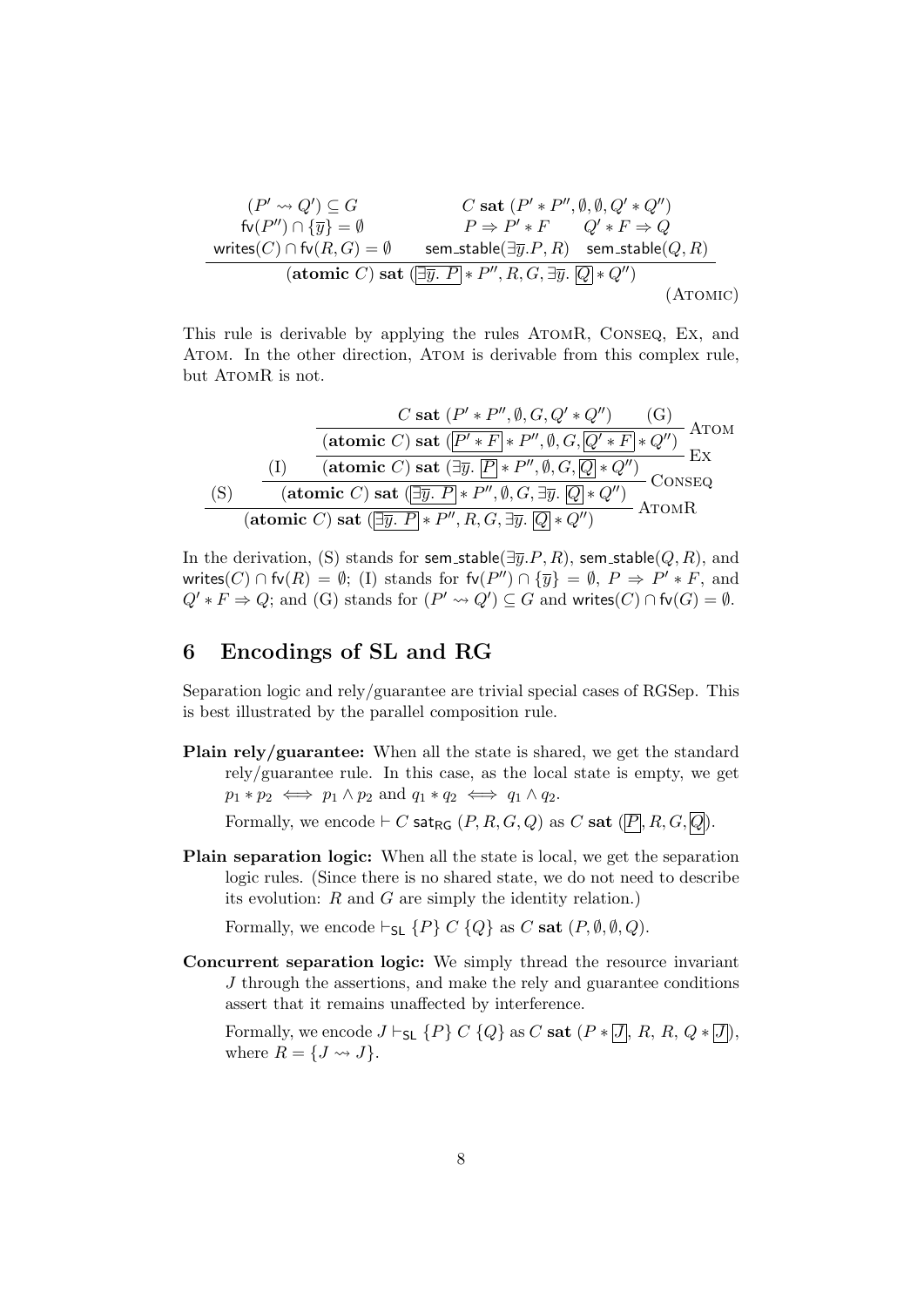#### 7 Soundness

As with CSL, we define the meaning of RGSep judgments in terms of a safe predicate. Here, the safe predicate records not only the local heap,  $h_{\text{L}}$ , but also the shared heap,  $h<sub>S</sub>$ , as this is needed for R and G:

Definition 7. safe $_0(C, s, h_L, h_S, R, G, q)$  holds always.  $\mathsf{safe}_{n+1}(C, s, h_L, h_S, R, G, q)$  if and only if (i) if  $C =$  skip, then  $\llbracket q \rrbracket(s, h_L, h_S)$ ; and (ii) for all  $h_F$ ,  $\langle C, s, h_L \uplus h_S \uplus h_F \rangle \nightharpoonup$  abort; and (iii) whenever  $\langle C, s, h_L \uplus h_S \uplus h_F \rangle \rightarrow \langle C', s', h' \rangle$ , then there exist  $h'_L$  and  $h'_S$  $such\ that\ h'=h'_{\mathrm{L}}\uplus h'_{\mathrm{S}}\uplus h_{\mathrm{F}}\ and\ (s,h_{\mathrm{S}},h'_{\mathrm{S}})\in \llbracket G\rrbracket\ and\ \textsf{safe}_n(C',s',h'_{\mathrm{L}},h'_{\mathrm{S}},R,G,q),$ (iv) whenever  $(s, h_S, h'_S) \in [R]$  and  $\det(h_L \oplus h'_S)$ , then safe<sub>n</sub> $(C, s, h_L, h'_S, R, G, q)$ .

A configuration is safe for  $n + 1$  steps if (i) whenever it is a terminal configuration, it satisfies the postcondition; and (ii) it does not abort; and (iii) whenever it performs a transition, its change to the shared state satisfies the guarantee and the new configuration remains safe for  $n$  steps; and finally (iv) whenever the environment changes the shared state according to the rely, the resulting configuration remains safe for another *n* steps.

The semantics of RGSep judgments is then defined as follows:

**Definition 8.** C sat  $(p, R, G, q)$  holds iff writes(C) ∩ fv(R, G) =  $\emptyset$  and  $\neg$ locked(C) and  $\forall s, h_L, h_S, n$ .  $[ P | (s, h_L, h_S) \implies$  safe $_n(C, s, h_L, h_S, R, G, q)$ .

The definition checks the basic syntactic properties of programs that are RGSep judgments ensure (i.e., that C does not modify the values of variables appearing in  $R$  and  $G$ , and that the command is a valid user command not containing the intermediate **inatom** marker). It then also requires that any initial configuration of  $C$  satisfying the precondition is safe for an arbitrary number of steps.

#### 8 Example: Lock-Coupling List

This section demonstrates a fine-grained concurrent linked list implementation of a mutable set data structure. Instead of having a single lock for the entire list, there is one lock per list node.

Locks Here is the source code for locking and unlocking a node:

```
lock(p) \quad \{ atomic \{ t := p.lock; assume(t = 0); p.lock := TID; \} \}unlock(p) { atomic { p.log(x := 0; ) }
```
These locks store the identifier of the thread that acquired the lock: TID represents the thread identifier of the current thread. Storing thread identifiers is not necessary for the algorithm's correctness, but it facilitates the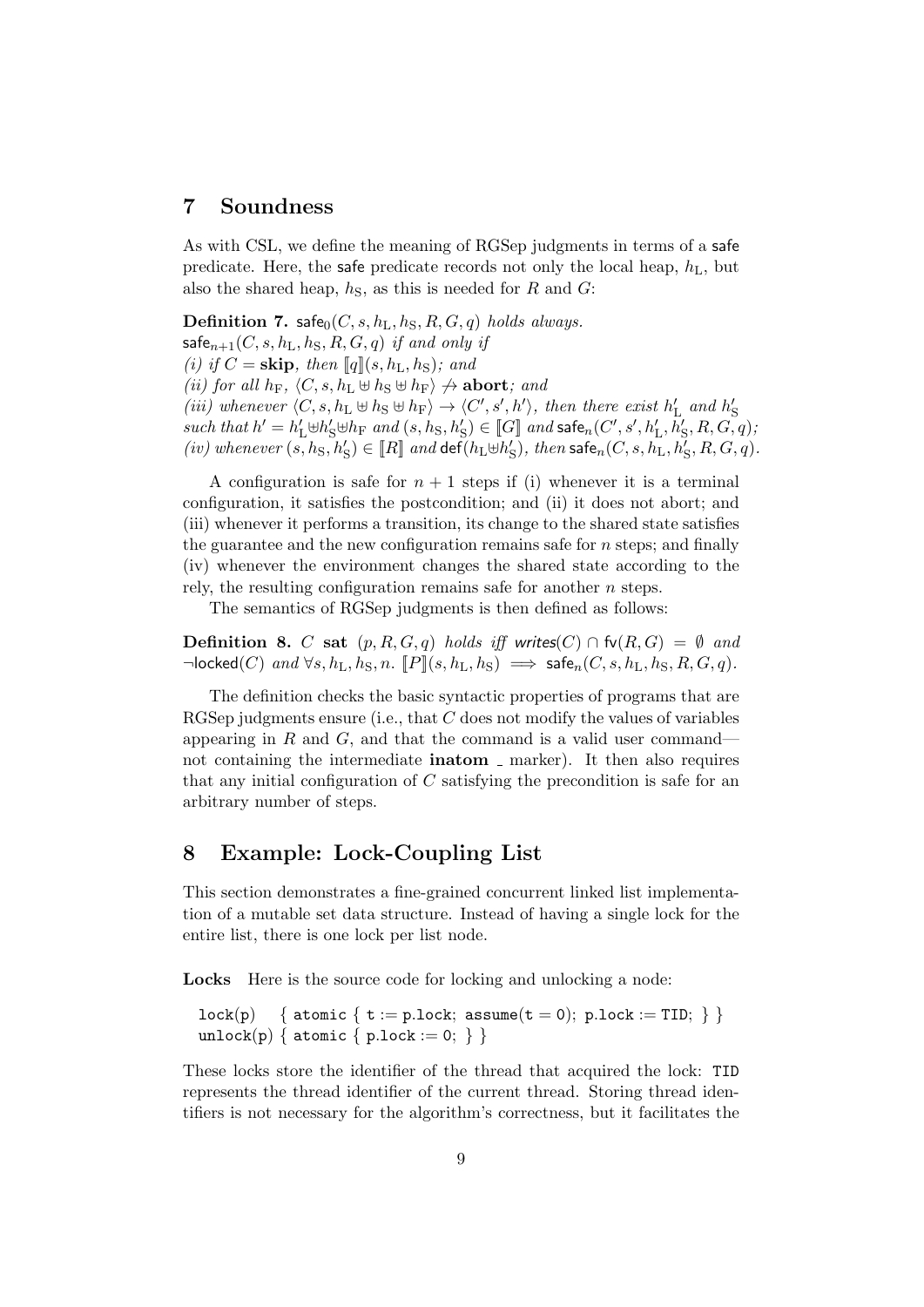remove(e) { add(e) { locate(e) { local x, y, z; local x, y, z; local p, c; (x, y) := locate(e); (x, z) := locate(e); p := Head; if (y.value = e) { if (z.value 6= e) { lock(p); lock(y); y := new Node(); c := p.next; z := y.next; y.lock := 0; while (c.value < e) { x.next := z; y.value := e; lock(c); unlock(x); y.next := z; unlock(p); dispose(y); x.next := y; p := c; } else { } c := p.next; unlock(x); unlock(x); } } } return(p, c); } } 

<span id="page-9-2"></span>Figure 1: Source code for lock coupling list operations.

proof. Similarly, unlock uses an atomic block to indicate that the write to p.lock must be done indivisibly.

The following three predicates represent a node in the list: (1)  $N_s(x, v, y)$ represents a node at location  $x$  with contents  $v$  and tail pointer  $y$  and with the lock status set to s; (2)  $U(x, v, y)$  represents an unlocked node at location x with contents v and tail pointer y; and (3)  $L_t(x, v, y)$  represents a node locked with thread identifier t. We will write  $N(x, v, y)$  for a node that may or may not be locked.

$$
N_s(x, v, y) \stackrel{\text{def}}{=} x \mapsto \{\text{.lock} = s; \text{ .value} = v; \text{ .next} = y\}
$$
  
\n
$$
U(x, v, y) \stackrel{\text{def}}{=} N_0(x, v, y)
$$
  
\n
$$
L_t(x, v, y) \stackrel{\text{def}}{=} N_t(x, v, y) \wedge t > 0
$$

The thread identifier parameter in the locked node is required to specify that a node can only be unlocked by the thread that locked it.

<span id="page-9-1"></span><span id="page-9-0"></span>
$$
t \in T \land U(x, v, n) \leadsto L_t(x, v, n)
$$
 (Lock)

$$
t \in T \wedge L_t(x, v, n) \leadsto U(x, v, n) \tag{Unlock}
$$

The [Lock](#page-9-0) and [Unlock](#page-9-1) actions are parameterised with a set of thread identifiers, T. This allows us to use the actions to represent both relies and guarantees. In particular, we take a thread with identifier TID to have the guarantee with  $T = \{TID\}$ , and the rely to use the complement on this set.

From the ATOMIC rule, we can derive the following rules for the lock primitives. (Arguably, these specifications are not as simple as one might hope. More advanced logics can give better specifications to lock and unlock.)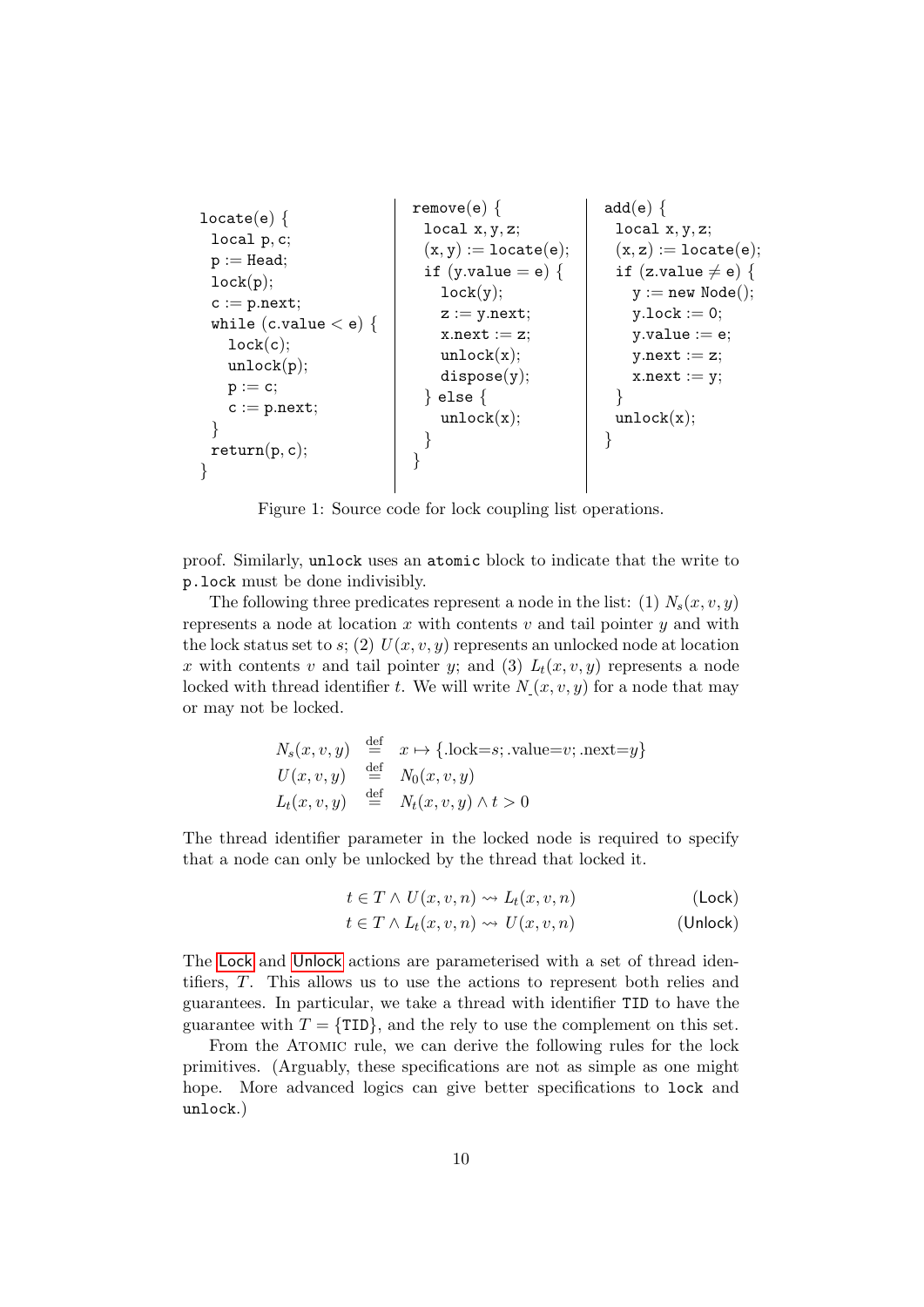$$
P \text{ stable under } R
$$
\n
$$
P \Rightarrow N_{\cdot}(p, v, n) * F L_{\text{TID}}(p, v, n) * F \Rightarrow Q
$$
\n
$$
+ \text{lock}(p) \text{ sat } (\overline{P}, R, G, \overline{Q})
$$
\n
$$
P \text{ stable under } R
$$
\n
$$
P \Rightarrow L_{\text{TID}}(p, v, n) * F U(p, v, n) * F \Rightarrow Q
$$
\n
$$
+ \text{unlock}(p) \text{ sat } (\overline{P}, R, G, \overline{Q})
$$
\n
$$
(U_{\text{NLOCK}})
$$

The Algorithm Now we build a fine-grained concurrent linked list implementation of a set using the lock mechanism we have defined. The list has operations add, which adds an element to the set, and remove, which removes an element from the set. Traversing the list uses lock coupling: the lock on one node is not released until the next node is locked. Somewhat like a person climbing a rope "hand-over-hand," you always have at least one hand on the rope.

Figure [1](#page-9-2) contains the source code. An element is added to the set by inserting it in the appropriate position while holding the lock of its previous node. It is removed by redirecting the previous node's pointer while both the previous and the current node are locked. This ensures that deletions and insertions can happen concurrently in the same list. The algorithm makes two assumptions about the list: (1) it is sorted; and (2) the first and last elements have sentinel values  $-\infty$  and  $+\infty$  respectively. This allows us to avoid checking for the end of the list.

First, consider the action of adding a node to the list. Here is an action that ignores the sorted nature of the list:

<span id="page-10-0"></span>
$$
t \in T \wedge L_t(x, u, n) \leadsto L_t(x, u, m) * U(m, v, n)
$$

To add an element to the list, we must have locked the previous node, and then we can swing the tail pointer to the added node. The added node must have the same tail as previous node before the update.

To ensure that the sorted order of the list is preserved, the actual action must be specified with respect to the next node as well. We ensure the value we add is between the previous and next values.

$$
(t \in T) \land (u < v < w) \land (L_t(x, u, n) * N_s(n, w, y))
$$
\n
$$
\leadsto L_t(x, u, m) * U(m, v, n) * N_s(n, w, y) \qquad \text{(Insert)}
$$

The final permitted action is to remove an element from the list. The action specifies that to remove node n from the list, both  $n$  and the previous node  $(x)$  must be locked. The tail of the previous node is then updated to the removed node's tail, m.

<span id="page-10-1"></span>
$$
(t \in T) \land (v < \infty) \land (L_t(x, u, n) * L_t(n, v, m)) \leadsto L_t(x, u, m) \qquad (\text{Remove})
$$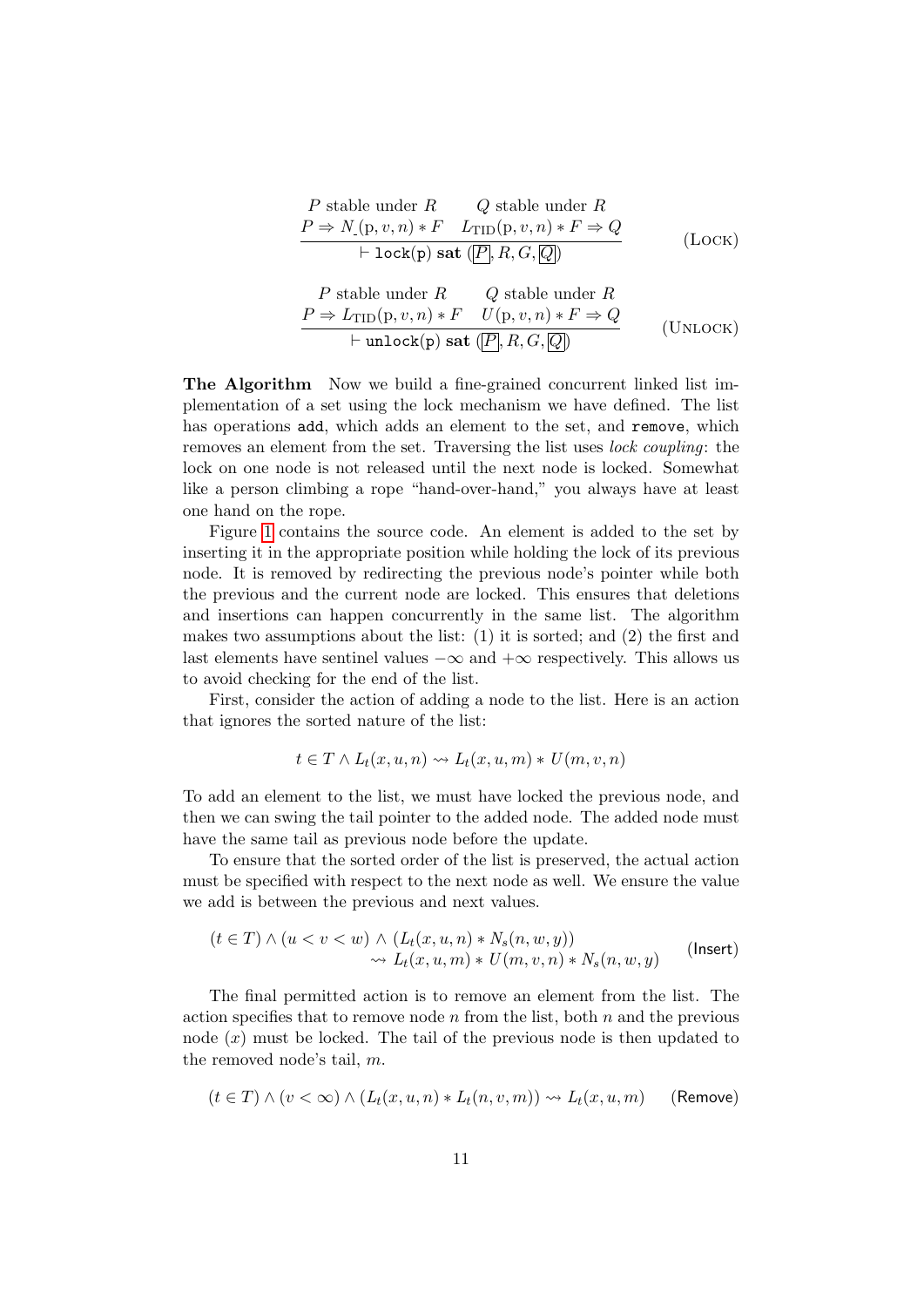

<span id="page-11-0"></span>Figure 2: Pictorial representation of the actions

We define  $\mathcal{I}(T)$  as the four actions given above: [Lock](#page-9-0), [Unlock](#page-9-1), [Insert](#page-10-0) and [Remove](#page-10-1). These are depicted in Figure [2.](#page-11-0)  $\mathcal{I}(\{t\})$  allows the thread t: (i) to lock an unlocked node,  $(ii)$  to unlock a node that it had locked,  $(iii)$  to insert a node in the list immediately after a node that it had locked, and  $(iv)$  if two adjacent nodes in the list are locked by t, to remove the second node from the list by swinging a pointer past it. For a thread with thread identifier t, take  $R = \mathcal{I}(\{t\})$  and  $G = \mathcal{I}(\{t\})$ .

We can use separation to describe the structure of the shared list. The following predicate,  $ls(x, A, y)$ , describes a list segment starting at location x with the final tail value of y, and with contents A. We write  $\epsilon$  for the empty sequence and  $\cdot$  for the concatenation of two sequences.

$$
ls(x, A, y) \stackrel{\text{def}}{=} (x = y \land A = \epsilon \land \text{emp})
$$
  
 
$$
\lor (\exists vzB. x \neq y \land A = v \cdot B * N_{\Box}(x, v, z) * ls(z, B, y))
$$

Because of separation logic, we do not need any reachability predicates. Instead, the 'list segment' predicate is simply a recursively defined predicate. The definition above ensures that the list does not contain any cycles.

The algorithm works on sorted lists with the first and last values being  $-\infty$  and  $+\infty$  respectively. We define  $s(A)$  to represent this restriction on a logical list A.

$$
sorted(A) \stackrel{\text{def}}{=} \begin{cases} true & \text{if } (A = \epsilon) \lor (A = a \cdot \epsilon) \\ (a < b) \land sorted(b.B) & \text{if } (A = a \cdot b \cdot B) \end{cases}
$$
\n
$$
s(A) \stackrel{\text{def}}{=} (\exists B. \ A = -\infty \cdot B \cdot + \infty) \land sorted(A) \land \text{emp}
$$

Figures [3](#page-12-0) and [4](#page-13-0) contain the proof outlines of locate, add, and remove. The outline presents the intermediate assertions in the proof. Further, we must prove that every shared state assertion is stable under the rely. These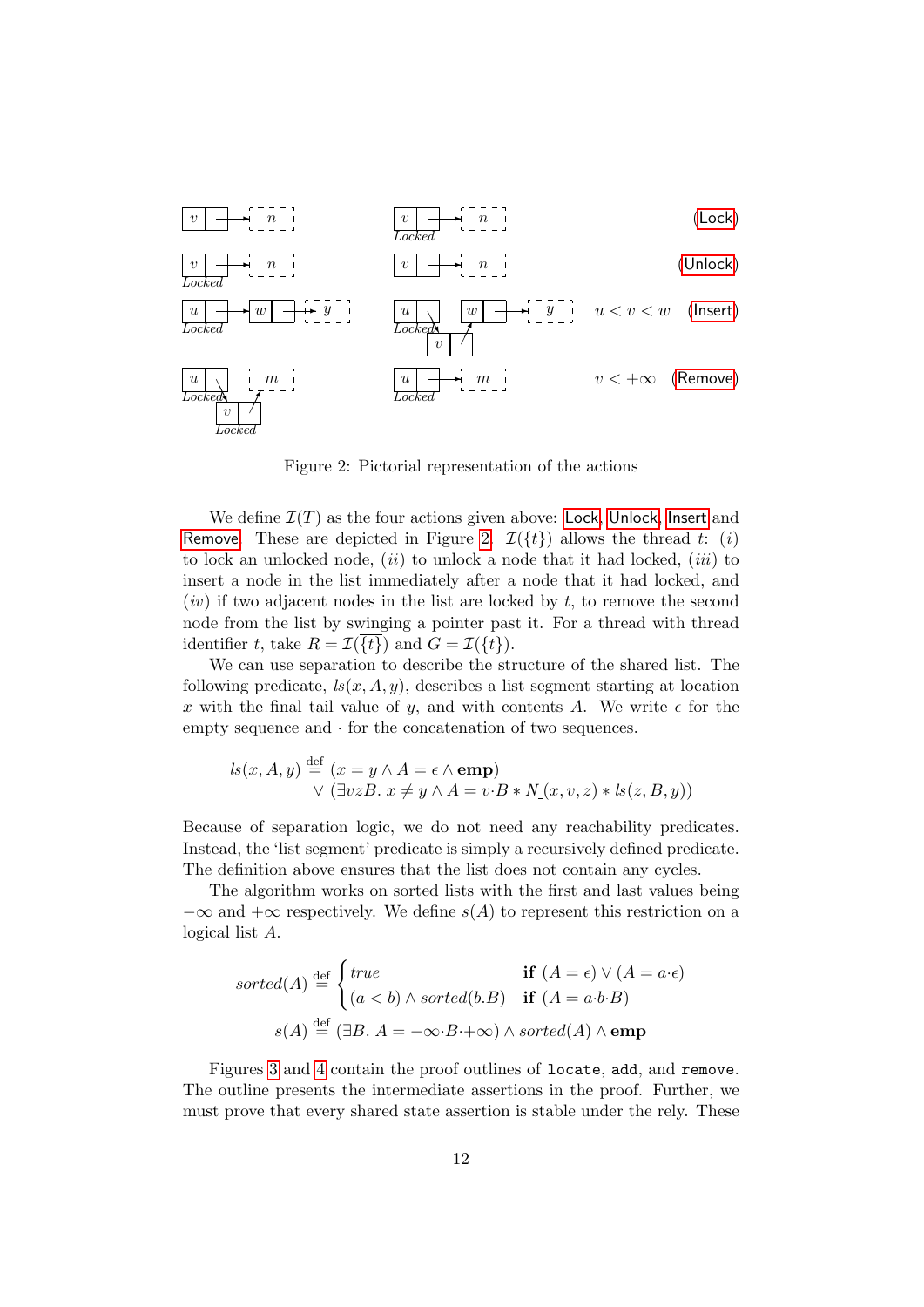locate(e) { local p, c, t; ∃A. ls(Head, A, nil) ∗ s(A) ∧ −∞ < e p := Head; ∃ZB. ls(Head, , p) ∗ N(p, −∞, Z) ∗ ls(Z, B, nil) ∗ s(−∞·B) ∧ −∞ < e lock(p); <sup>∃</sup>Z. <sup>∃</sup>B. ls(Head, , <sup>p</sup>) <sup>∗</sup> <sup>L</sup>(p, −∞, Z) ∗ ls(Z, B, nil) ∗ s(−∞·B) ∧ −∞ < e hc := p.next;i ∃B. ls(Head, , p) ∗ L(p, −∞, c) ∗ ls(c, B, nil) ∗ s(−∞·B) ∧ −∞ < e ht := c.value;i ∃u. ∃ABZ. ls(Head, A, p) ∗ L(p, u, c) ∗ N(c, t, Z) ∗ ls(c, B, nil) ∗ s(A·u·t·B) ∧ u < e while (t < e) { ∃u. ∃ABZ. ls(Head, A, p) ∗ L(p, u, c) ∗ N(c, t, Z) ∗ ls(c, B, nil) ∗ s(A·u·t·B) ∧ u < e ∧ t<e lock(c); <sup>∃</sup>uZ. <sup>∃</sup>AB. ls(Head, A, <sup>p</sup>) <sup>∗</sup> <sup>L</sup>(p, u, <sup>c</sup>) ∗ L(c, t, Z) ∗ ls(Z, B, nil) ∗ s(A·u·t·B) ∧ t < e unlock(p); <sup>∃</sup>Z. <sup>∃</sup>AB. ls(Head, A, <sup>c</sup>) <sup>∗</sup> <sup>L</sup>(c, <sup>t</sup>, Z) ∗ ls(Z, B, nil) ∗ s(A·t·B) ∧ t < e p := c; <sup>∃</sup>uZ. <sup>∃</sup>AB. ls(Head, A, <sup>p</sup>) <sup>∗</sup> <sup>L</sup>(p, u, Z) ∗ ls(Z, B, nil) ∗ s(A·u·B) ∧ u < e hc := p.next;i ∃u. ∃AB. ls(Head, A, p) ∗ L(p, u, c) ∗ ls(c, B, nil) ∗ s(A·u·B) ∧ u < e ht := c.value;i ∃u. ∃ABZ. ls(Head, A, p) ∗ L(p, u, c) ∗ N(c, t, Z) ∗ ls(Z, B, nil) ∗ s(A·u·t·B) ∧ u < e } ∃uv. ∃ABZ. ls(Head, A, p) ∗ L(p, u, c) ∗ N(c, v, Z) ∗ ls(Z, B, nil) ∗ s(A·u·v·B) ∧ u < e ∧ e ≤ v return (p, c); }

<span id="page-12-0"></span>Figure 3: Outline verification of locate.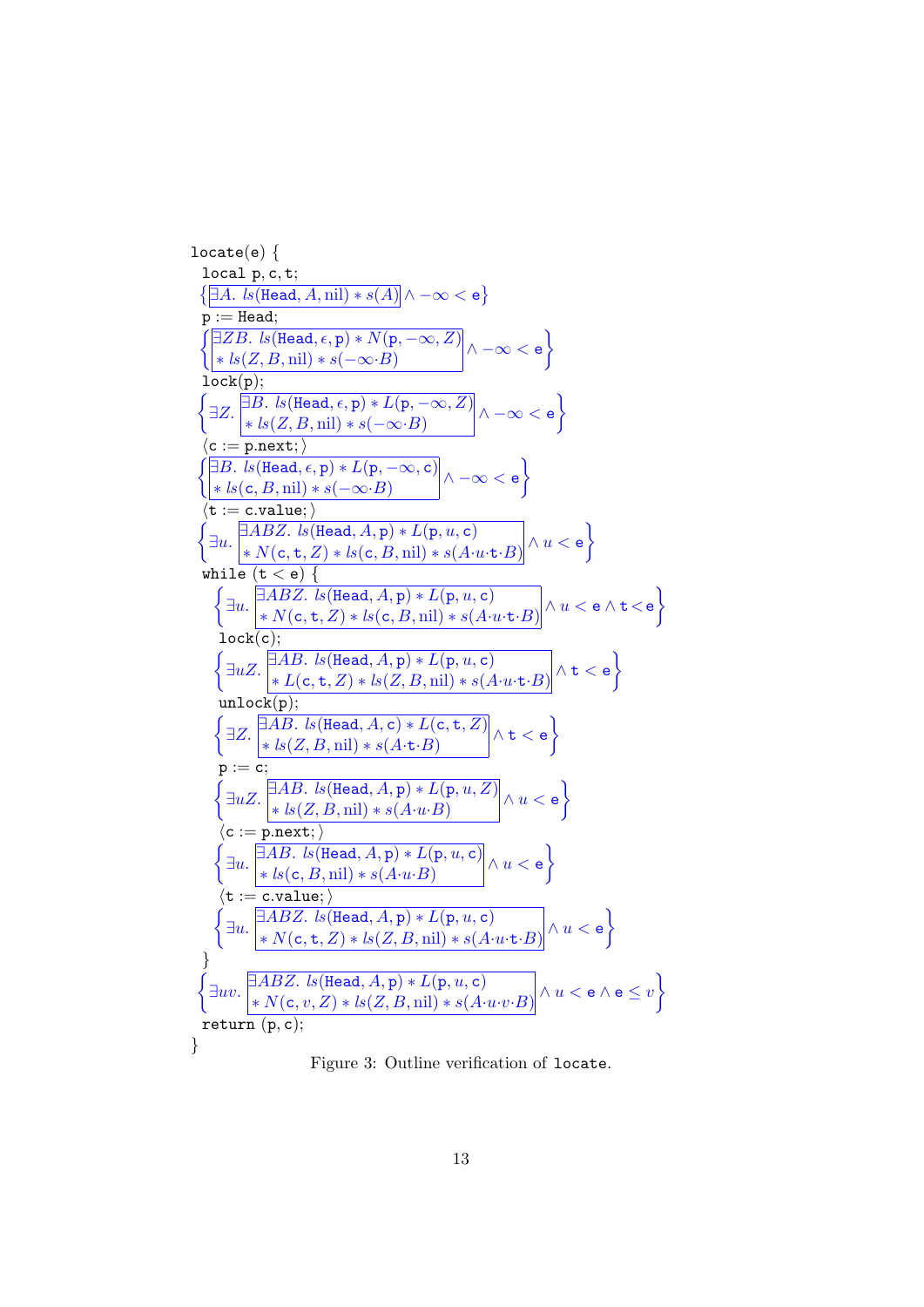add(e) { local x, y, z, t; ∃A. ls(Head, A, nil) ∗ s(A) ∧ −∞ < e (x, z) := locate(e); ∃uv. ∃ZAB. ls(Head, A, x) ∗ L(x, u, z) ∗ N(z, v, Z) ∗ ls(Z, B, nil) ∗ s(A·u·v·B) ∧ u < e ∧ e ≤ v ht = z.value;i if(t 6= e) { ∃uv. ∃ZAB. ls(Head, A, x) ∗ L(x, u, z) ∗ N(z, v, Z) ∗ ls(Z, B, nil) ∗ s(A·u·v·B) <sup>∧</sup> u < <sup>e</sup> <sup>∧</sup> <sup>e</sup> < v y = cons(0, e, z); ∃uv. ∃ZAB. ls(Head, A, x) ∗ L(x, u, z) ∗ N(z, v, Z) ∗ ls(Z, B, nil) ∗ s(A·u·v·B) <sup>∗</sup> <sup>U</sup>(y, <sup>e</sup>, <sup>z</sup>) <sup>∧</sup> u < <sup>e</sup> <sup>∧</sup> <sup>e</sup> < v hx.next = y;i ∃uv. ∃ZAB. ls(Head, A, x) ∗ L(x, u, y) ∗ N(y, e, Z) ∗ ls(Z, B, nil) ∗ s(A·u·e·B) } unlock(x); ∃v. ∃A. ls(Head, A, nil) ∗ s(A) } remove(e) { local x, y, z, t; ∃A. ls(Head, A, nil) ∗ s(A) ∧ −∞ < e ∧ e < +∞ (x, y) = locate(e); ∃uv. ∃ZAB. ls(Head, A, x) ∗ L(x, u, y) ∗ N(y, v, Z) ∗ ls(Z, B, nil) ∗ s(A·u·v·B) ∧ u < e ∧ e ≤ v ∧ e < +∞ ht = y.value;i if(t = e) { ∃u. ∃ZAB. ls(Head, A, x) ∗ L(x, u, y) ∗ N(y, e, Z) ∗ ls(Z, B, nil) ∗ s(A·u·e·B) ∧ e < +∞ lock(y); ∃u. ∃ZAB. ls(Head, A, x) ∗ L(x, u, y) ∗ L(y, e, Z) ∗ ls(Z, B, nil) ∗ s(A·u·e·B) ∧ e < +∞ hz := y.next;i ∃u. ∃AB. ls(Head, A, x) ∗ L(x, u, y) ∗ L(y, e, z) ∗ ls(z, B, nil) ∗ s(A·u·e·B) ∧ e < +∞ hx.next := z;i ∃u. ∃AB. ls(Head, A, x) ∗ L(x, u, z) ∗ ls(z, B, nil) ∗ s(A·u·B) ∗ L(y, e, z) unlock(x); ∃A. ls(Head, A, nil) ∗ s(A) ∗ L(y, e, z) dispose(y); } else { ∃u. ∃ZAB. ls(Head, A, x) ∗ L(x, u, y) ∗ ls(y, B, nil) ∗ s(A·u·B) unlock(x); } ∃A. ls(Head, A, nil) ∗ s(A) }

<span id="page-13-0"></span>Figure 4: Outline verification of add and remove.